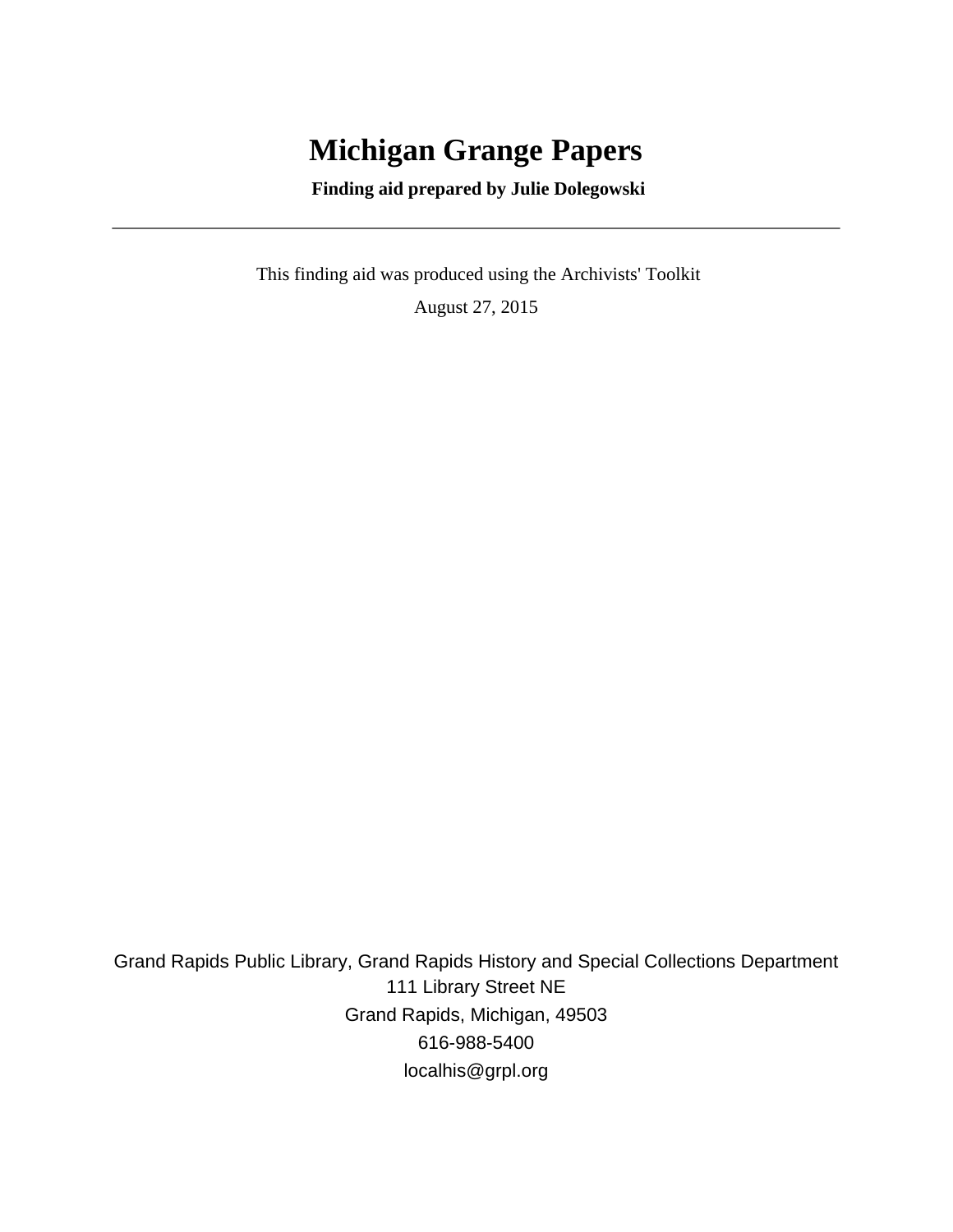# **Table of Contents**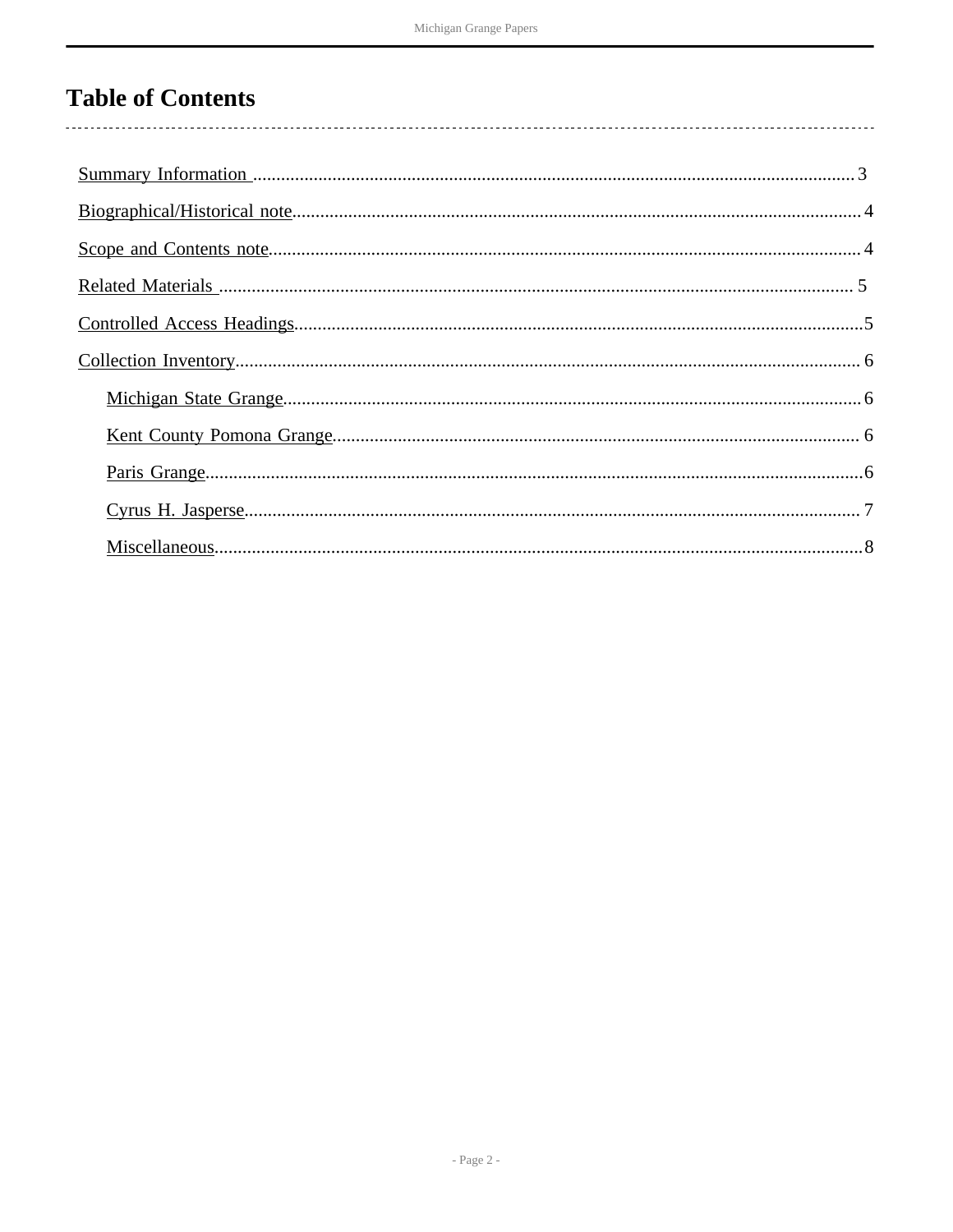# <span id="page-2-0"></span>**Summary Information**

| <b>Repository</b> | Grand Rapids Public Library, Grand Rapids History and Special<br><b>Collections Department</b>                                                                                                                                                                                                                                          |
|-------------------|-----------------------------------------------------------------------------------------------------------------------------------------------------------------------------------------------------------------------------------------------------------------------------------------------------------------------------------------|
| <b>Title</b>      | Michigan Grange Papers                                                                                                                                                                                                                                                                                                                  |
| Date [bulk]       | Bulk, 1939-1942                                                                                                                                                                                                                                                                                                                         |
| Date [inclusive]  | 1914 to 1963                                                                                                                                                                                                                                                                                                                            |
| <b>Extent</b>     | 1.0 Linear feet                                                                                                                                                                                                                                                                                                                         |
| Language          | English                                                                                                                                                                                                                                                                                                                                 |
| <b>Abstract</b>   | The Michigan State Grange was a branch of the Nation Grange, a<br>fraternal organization with a focus on agricultural issues, education, and<br>community. Cyrus Jasperse was active in his local Grange, Paris Grange<br>#19 located in Grand Rapids. He was the Paris Grange historian as well as<br>a Michigan State Grange speaker. |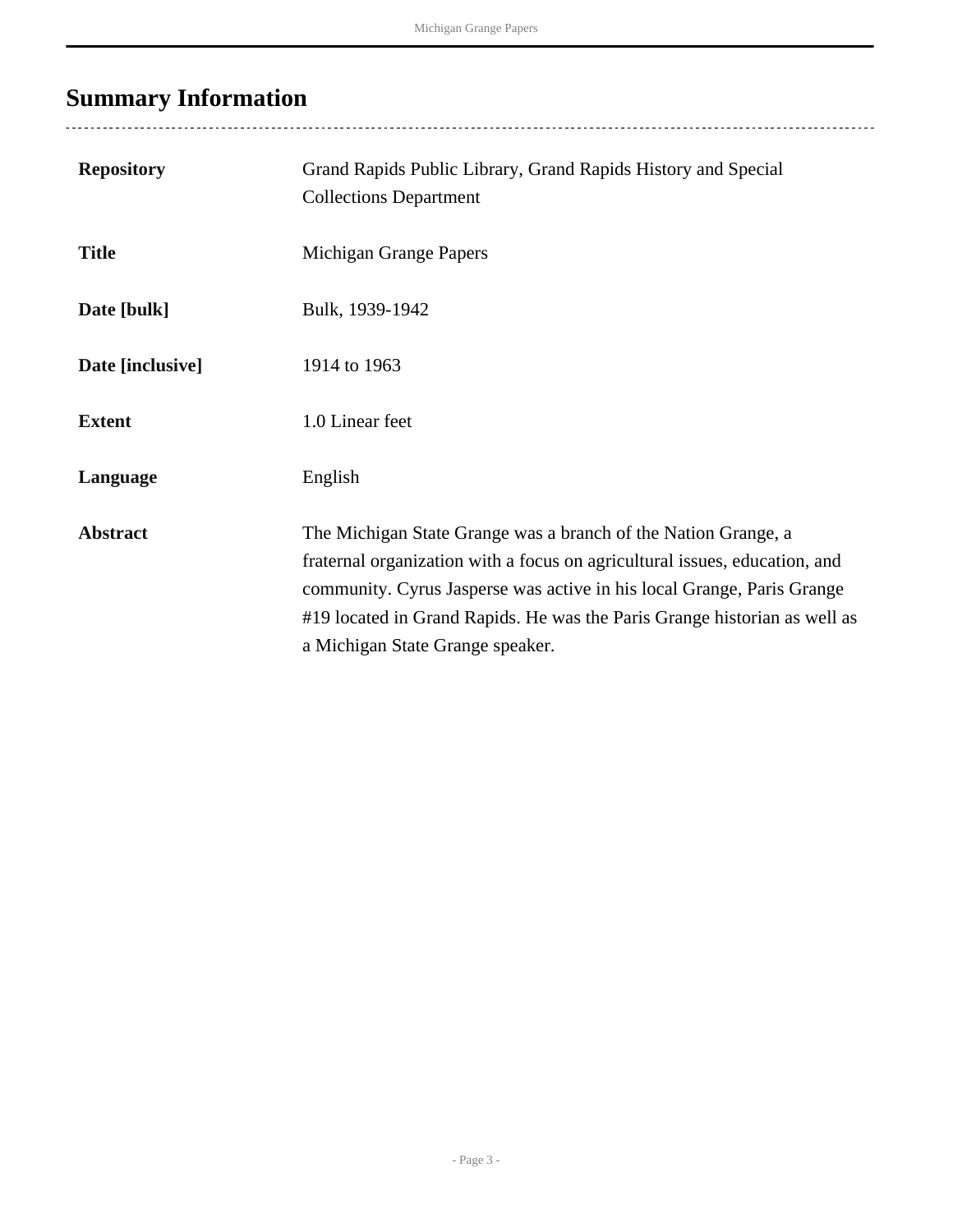## <span id="page-3-0"></span>**Biographical/Historical note**

The Grange is a national fraternal organization meant to bring education and community to farmers and rural communities. It is organized hierarchically starting at the Subordinate or Local level, Pomona or County level, State level, and National level. It's national level was founded in 1867 under the name Patrons of Husbandry. The Grange is the oldest advocacy group for farmers and rural communities and continues to advocate for agricultural issues at the national, state and local levels. The Michigan State Grange is a branch of the National Grange. It hosts an annual convention in which agricultural issues pertaining to the state are discussed and also oversees all County level and Local level Granges. County level Granges, or Pomona Granges, are composed of many local units grouped together. At the local level are individual units of the Grange. They offer a place where local farmers can come together for community, education and recreation.

The Paris Grange located at Breton and 28th Street in Grand Rapids was the home unit of Cyrus H. Jasperse. Mr. Jasperse was active in the Grange organization as a historian and became a Michigan State Grange speaker. As a speaker, he traveled across the state and led Grange meeting lectures. Mr. Jasperse was dedicated to preserving the history of the Grange organization, often presenting lectures on the topic or advocating for a written history of the Grange.

## <span id="page-3-1"></span>**Scope and Contents note**

This collection consists of objects related to Cyrus Jasperse, Paris Grange and Michigan State Grange. It includes programs from the Michigan State Grange Annual Meeting, newspaper clippings related to the Grange, correspondence, and other items. Of special note is Mr. Jasperse's speakers notebook, which includes notes on lectures he gave throughout the area as well as a larger notebook containing a collection of his speeches. The collection is organized based on the heirarchy of the Grange organization, starting with the Michigan State Grange and downward to Cyrus Jasperse.

## **Administrative Information**

### **Publication Information**

Grand Rapids Public Library, Grand Rapids History and Special Collections Department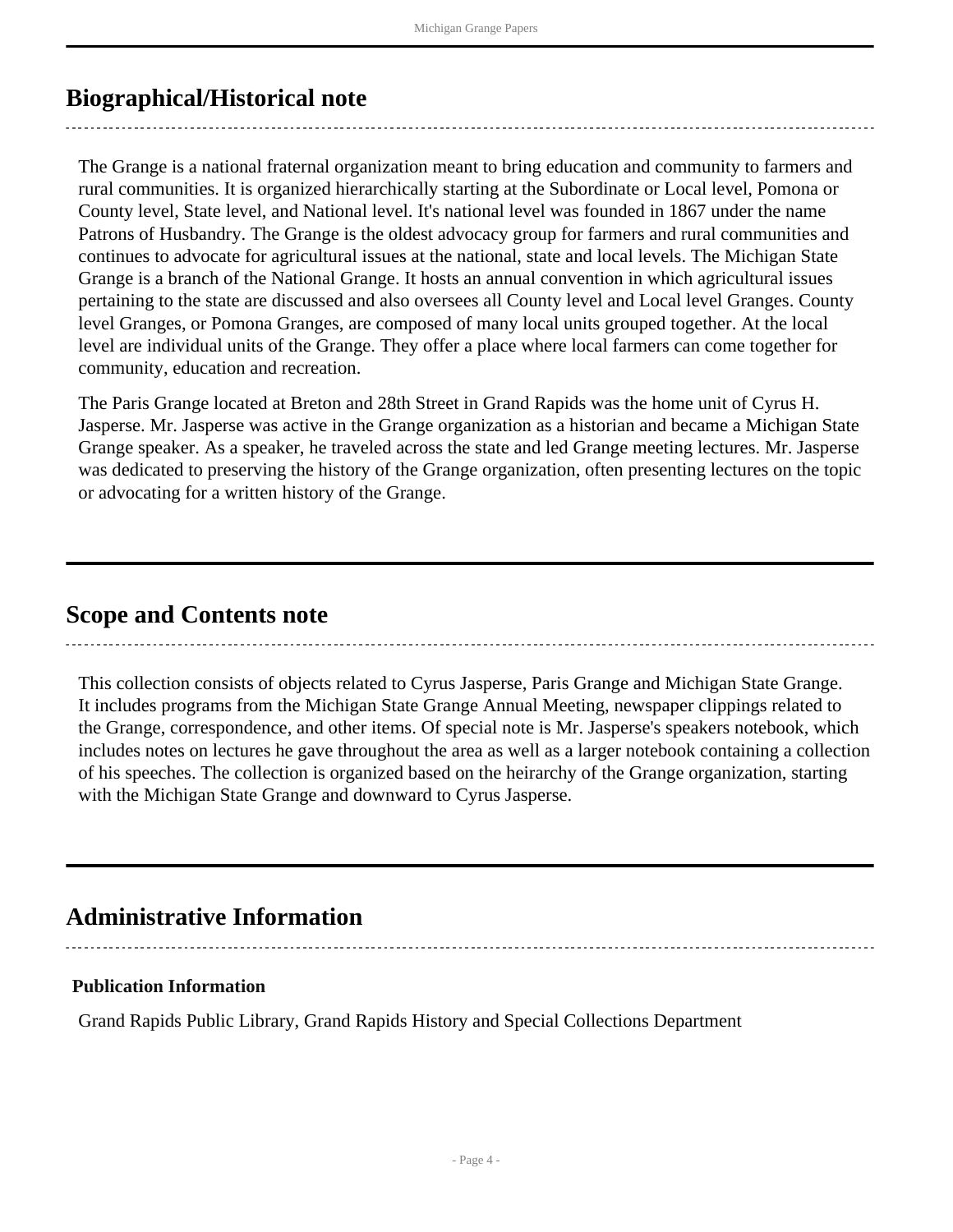## <span id="page-4-0"></span>**Related Materials**

### **Related Archival Materials note**

This collection consists of a small personal collection created by Cyrus Jasperse to document the history of the Grange. The complete official records and collections of the Michigan State Grange were donated and are currently housed at Michigan State University and University of Michigan Bentley Library.

## <span id="page-4-1"></span>**Controlled Access Headings**

#### **Corporate Name(s)**

• Michigan State Grange.

### **Geographic Name(s)**

• Grand Rapids (Mich.) -- History

#### **Personal Name(s)**

• Jasper Estate, (via Barb Easley (via Frankforter)

### **Subject(s)**

• Agriculture -- Michigan -- Kent County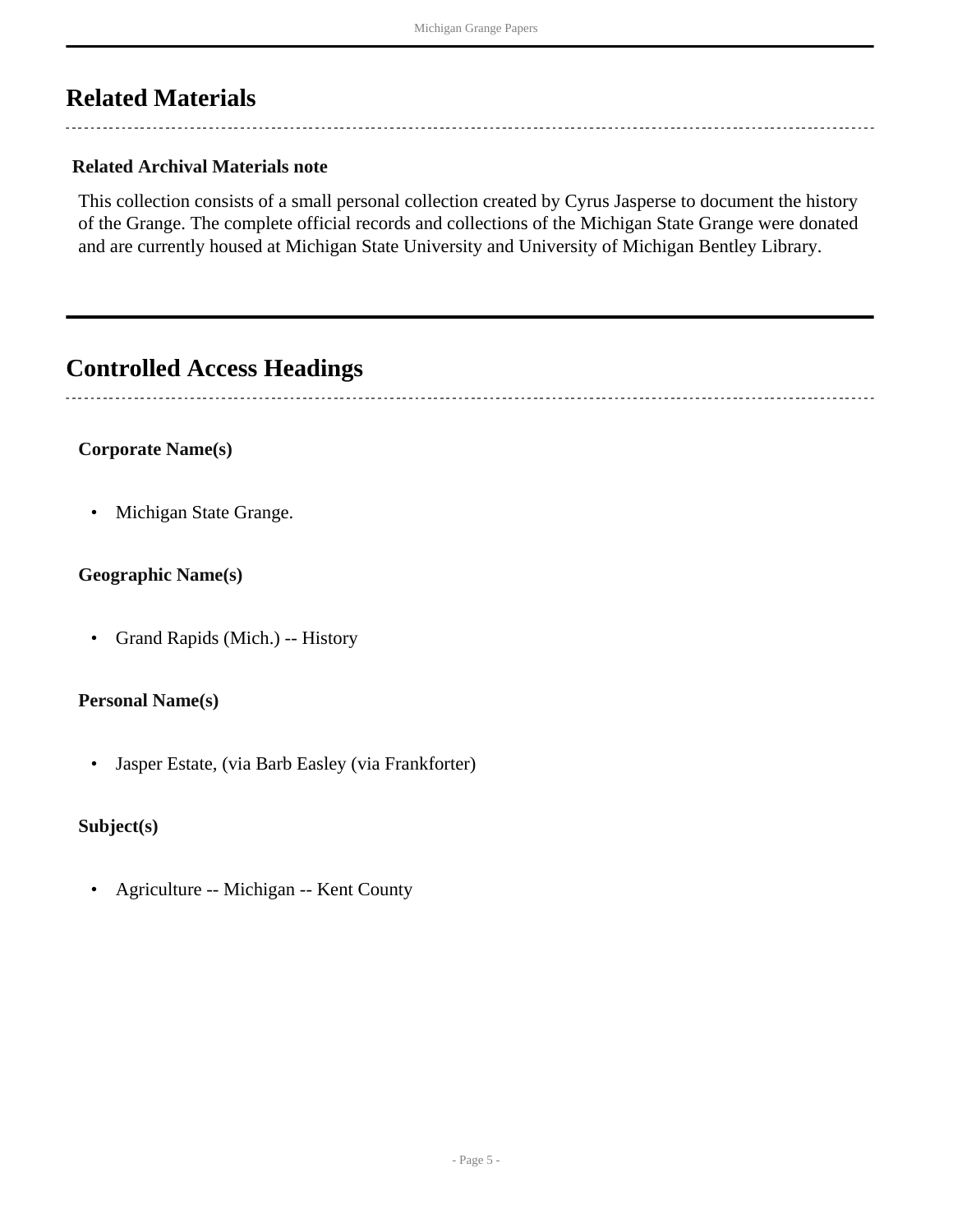# <span id="page-5-0"></span>**Collection Inventory**

<span id="page-5-1"></span>**Michigan State Grange** 

|                                                                                                                                                   | <b>Box</b> | <b>Folder</b> |
|---------------------------------------------------------------------------------------------------------------------------------------------------|------------|---------------|
| Michigan State Grange Lecturer's Handbook 1928                                                                                                    |            |               |
| Michigan State Grange Annual Session Programs Oct. 1937 to Oct. 1942                                                                              |            |               |
| Newsletter Clippings                                                                                                                              |            | 3             |
| Letter from T. K. Cowden, Dean of College of Agriculture at Michigan<br>State University. RE: Grange involvement in founding of university. April |            | 4             |

19, 1966

<span id="page-5-3"></span><span id="page-5-2"></span>

| <b>Kent County Pomona Grange</b> |              |        |
|----------------------------------|--------------|--------|
|                                  | <b>Box</b>   | Folder |
| <b>Unused Stationary</b>         | $\mathbf{1}$ | 5      |
| <b>Paris Grange</b>              |              |        |
|                                  | <b>Box</b>   | Folder |
| Newspaper Clippings              | $\mathbf{1}$ | 6      |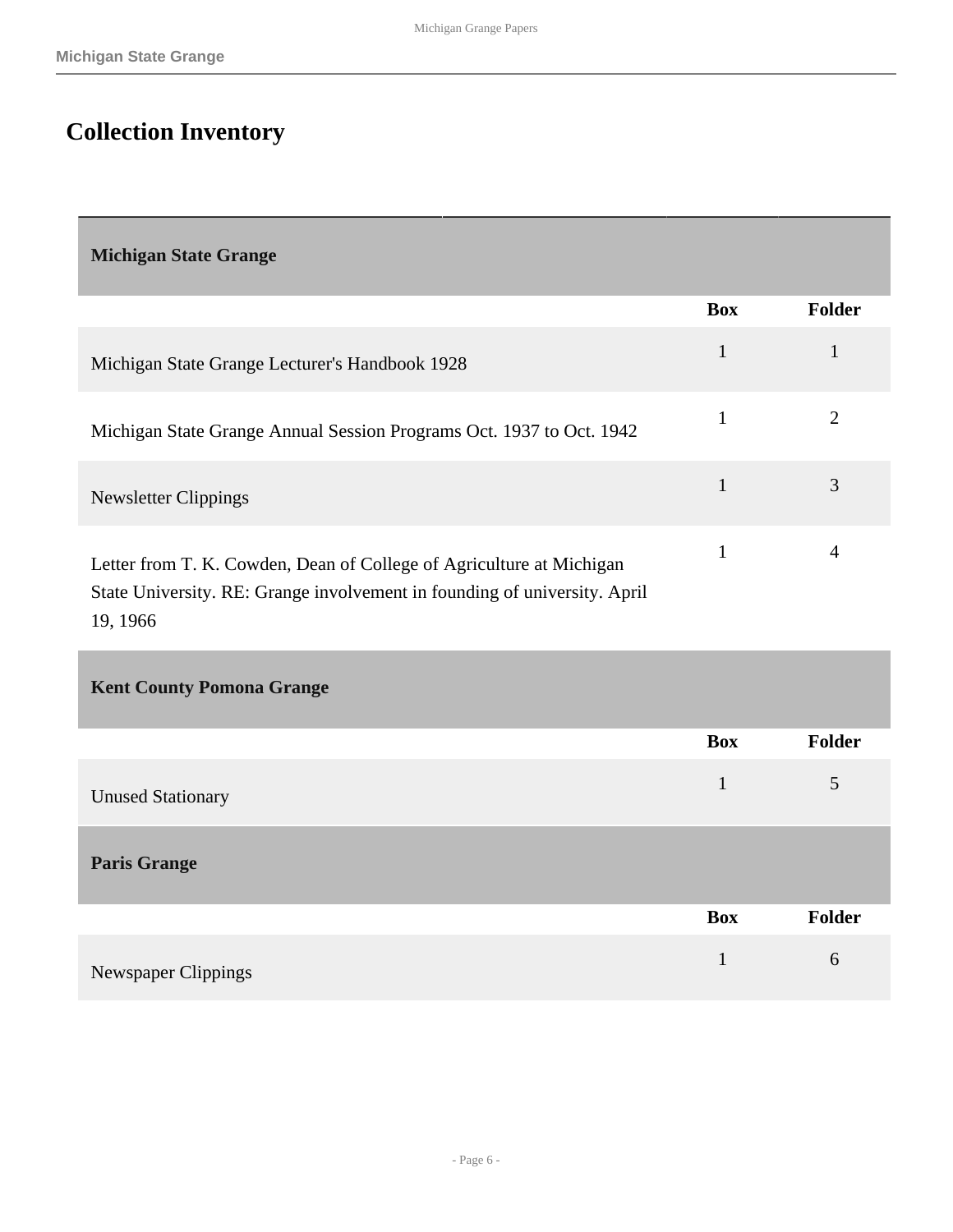<span id="page-6-0"></span>

| Report of Receipts and Expenditures 1929 to 1931                                                 | $\mathbf{1}$ | 7             |
|--------------------------------------------------------------------------------------------------|--------------|---------------|
| "In Commemoration of Paris Grange's Diamond Jubilee"                                             | $\mathbf{1}$ | 8             |
| <b>Cyrus H. Jasperse</b>                                                                         |              |               |
|                                                                                                  | <b>Box</b>   | <b>Folder</b> |
| Correspondence                                                                                   | $\mathbf{1}$ | 9             |
| From Mr. Chas M. Gardner July 7, 1939                                                            |              |               |
| From Mr. Chas M. Gardner April 29, 1941                                                          |              |               |
| From Dr. Dora H. Stockman March 2, 1942                                                          |              |               |
| From Flora C. Buell March 3, 1942                                                                |              |               |
| From Mr. Chas M. Gardner August 17, 1950                                                         |              |               |
| <b>Personal Speakers Notebook</b>                                                                | $\mathbf{1}$ | 10            |
| Prepared Lecture Notebook                                                                        | $\mathbf{1}$ | 11            |
| Picture of Grange Meeting (Mr. Jasperse is believed to be the man seated<br>next to the speaker) | $\mathbf{1}$ | 12            |
| Newspaper Clippings                                                                              | $\mathbf{1}$ | 13            |